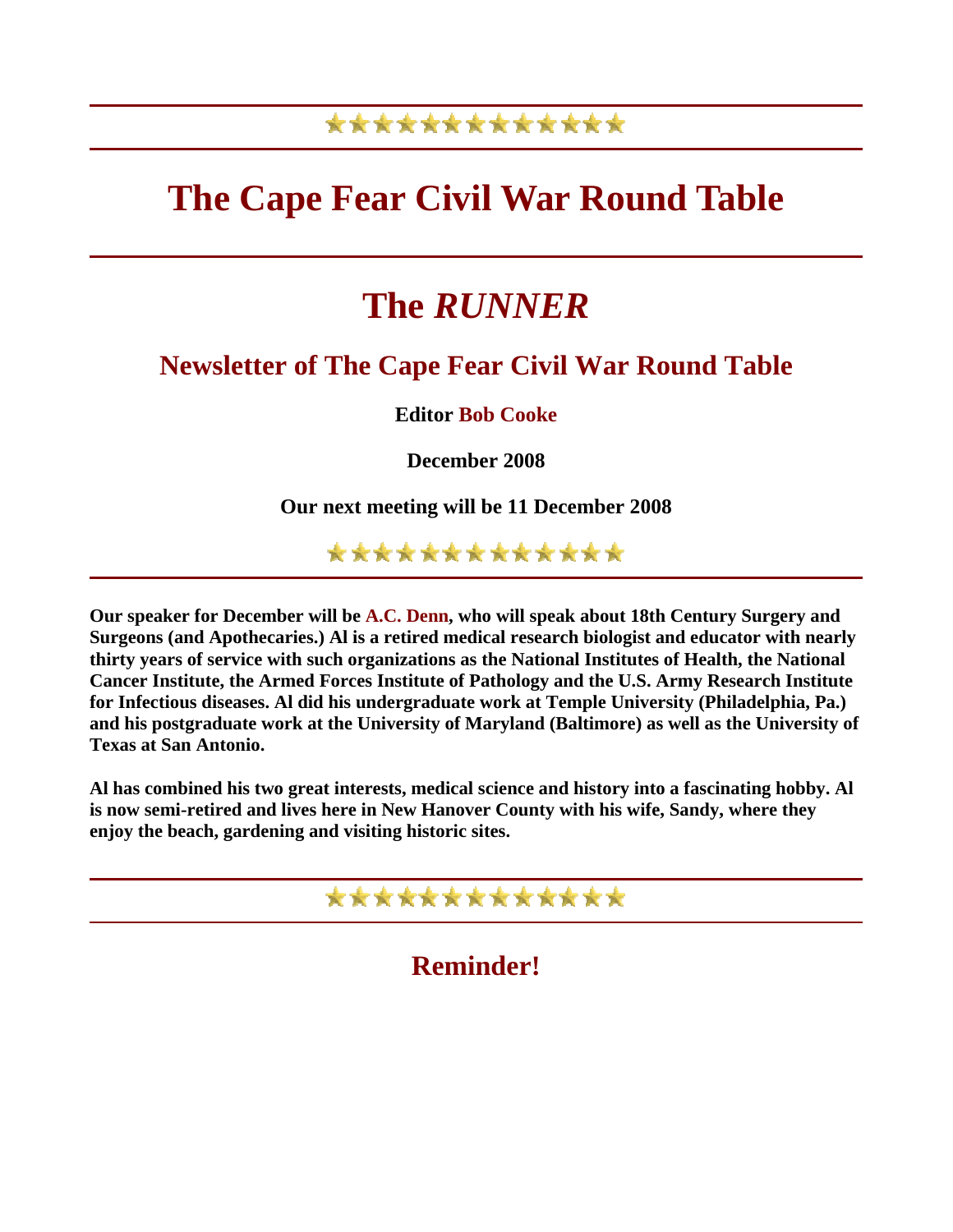#### **Committee member - Dan Geddie**

**An evening with Wade Hampton Date: February 12, 2009 Place: Cape Fear Club 206 Chestnut St Wilmington, NC Time: 6:30 pm** 

**This meeting will take place in historic downtown Wilmington, and the cost for dinner will be \$27.00. Please send all payments to the Round Table PO box: CFCWRT PO Box 15750 Wilmington, NC 28408** 



**If you have any questions, please contact Dan Geddie : Work: (910) 962-3144 Home: (910) 799- 5338** 

### \*\*\*\*\*\*\*\*\*\*\*\*\*



### **Raffle Winners**

**Committee member - Ed Gibson** 

**2009 Gettysburg Calendar- Mark Lewis,** *The Battle of Bentonville***-Dale Lear,** *Private Ryan***- Al Hines** *The Stonewall Brigade***- Charles Watson,** *The March***- Ed Russ,** *Derelicts***- Ed Russ, Civil War Print** 

#### **of Fort Fisher- Jim Vaugh**

### \*\*\*\*\*\*\*\*\*\*\*\*\*



**General Edward E. Potter** 

**Potter's Raid Revisited**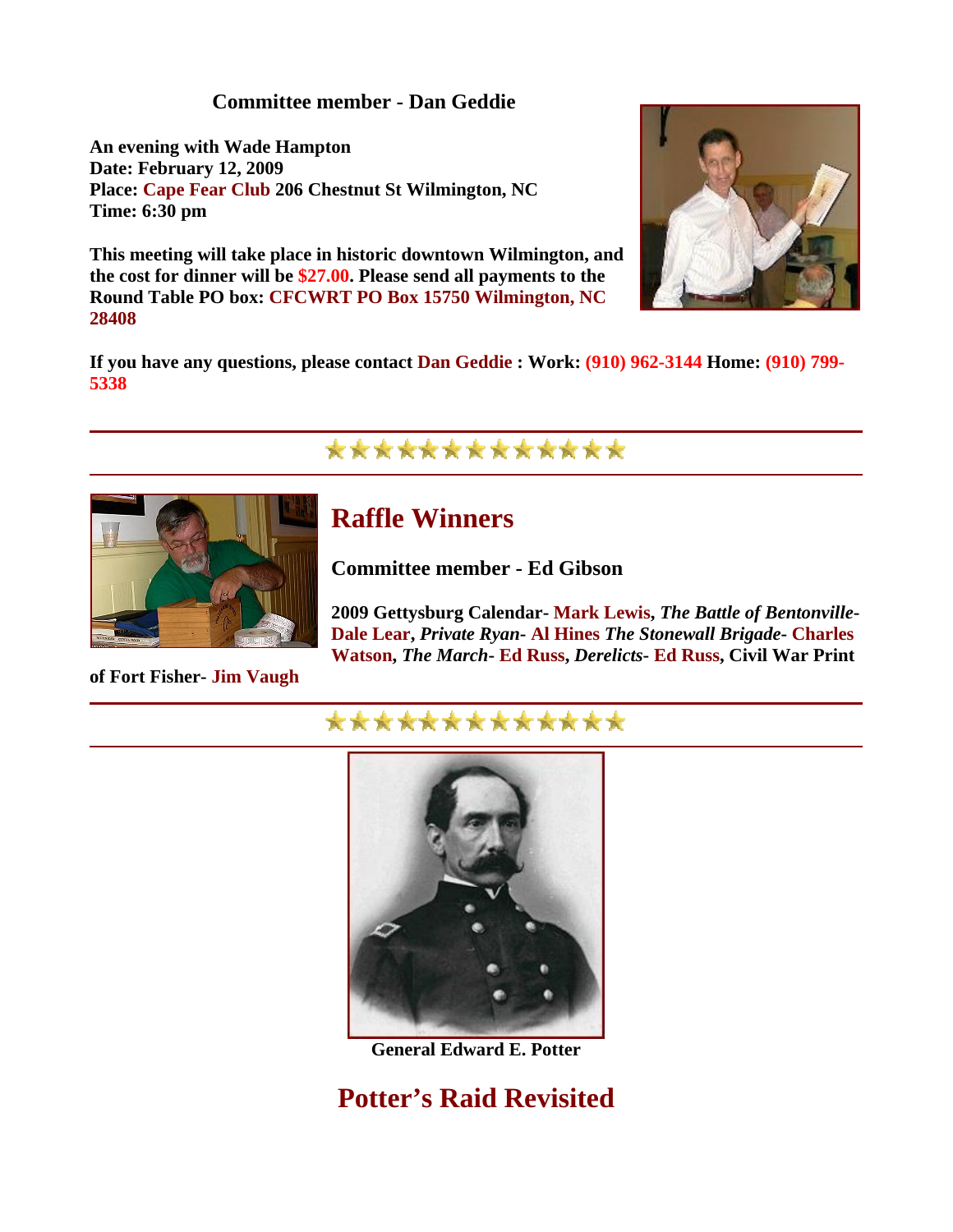

**David Norris entertained our group with an account of General Edward E. Potter's raid into eastern North Carolina in July 1863. The raid, which was the Union cavalry's boldest foray to date, made the headlines of the New York Times, as well as several** 

**Southern pa pers! With about 800 me n from units station ed at New Bern, includi ng the 3rd and 12th** 



**N.Y. cavalry (3 companies),a detachment of the 1st N.C. Colored Volunteers (that acted as pioneers), the 1st N.C. Union Volunteers and Battery H of the 3rd N.Y. Artill ery, he left that city on 17 July with the aim of cutting the** 

**Wilmington and Weldon Railroad at Rocky Mount. Striking Greenville and Tarboro before he split his forces, Potter moved on to his target, the railroad bridge across the Tar River.** 

**Catching everyone by surprise at the rail station, Union forces quickly went to work pulling up the rails. The men even captured a train coming from Tarboro in a vain attempt to save Confederate supplies. In a scene reminiscent of the old west, Private George White of the 3rd N.Y., mounted on the unit's fastest steed, pursued the backing engine and leaped from his horse onto the locomotive. When White presented his revolver to the engineer, the man quickly applied the brakes.** 

**The conductor, Bob Watson recounted after the war, when he met two veterans of the 3rd N.Y. that he had lost \$1,000 in gold during the raid, but managed to escape on Private White's horse. Neither the gold nor the horse was ever returned to their rightful owners. In addition to successfully burning the not only the railroad bridge, the men also destroyed the county bridge. Federals burned nearly everything of use, including boxcars, the largest cotton mill in the state (the six-story Battle mill), cotton and quartermaster stores, a blacksmith shop, saw mill, grist mill and also a ram being built on the Tar River.** 

**It did not come without cost, however. Confederates rallied to the scene and pursued the raiders who were hampered with all the stolen loot they could carry. When Union soldiers had hit Greenville and Tarboro, some of the men became drunk and robbed the citizens of their money and watches. The Confederates, also slowed by stopping to pick up the items strewn along the retreat route, gave time for the raiders to get away.**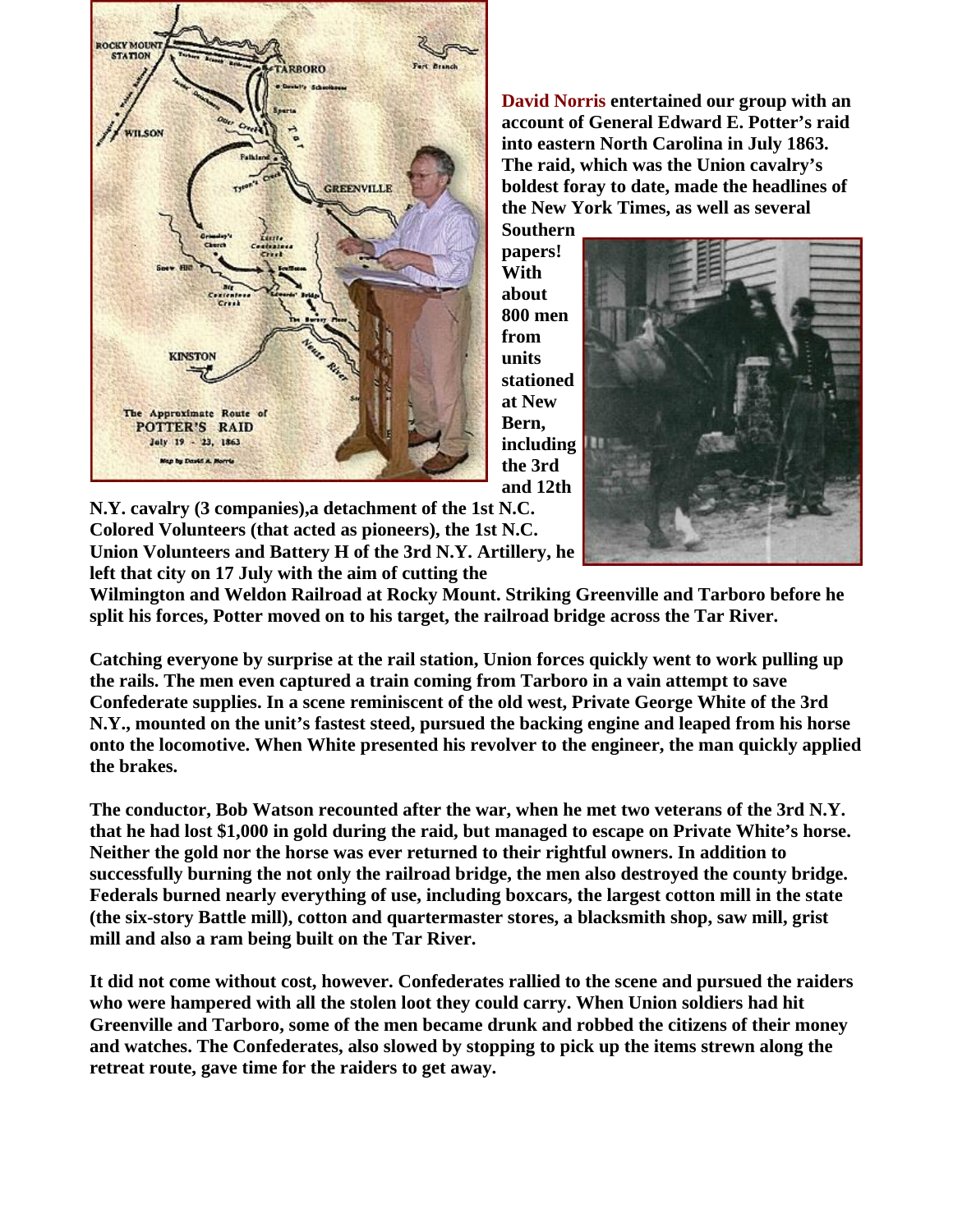**An ambush was set up by the Southerners at a site called Daniel's Schoolhouse, south of Tarboro. Seeing a small number of Confederates, Lt. Col. Clarkson received permission to chase them. They proved to be the bait for the trap and Clarkson's 12th N.Y. was "shattered" by Confederate vollies.** 

**In his handout, David mentioned several notable facts about the raid: Col. Joel R. Griffin, commander of the 62nd Georgia, became the first superintendent of the Andersonville National** 

**Cemetery after the war. Capt. George Gouraud became a business partner of Thomas Edison and his voice can be heard on many early gramophone records. Go to: [http://www.nps.gov/edis/edisonia/very](http://www.nps.gov/edis/edisonia/very_early.htm)  [early.htm](http://www.nps.gov/edis/edisonia/very_early.htm) to hear the voice of a veteran of Potter's Raid.** 

**Major George W. Cole became infamous when he shot and killed N.Y. State Senator L.H. Hiscock to death. Cole believed Hiscock was having an affair with his wife and was acquitted when he used the defense of temporary insanity.** 

**David's book,** *Potter's Raid: the Union Cavalry's Boldest Expedition in Eastern North Carolina* **will be available in November 2008 from [Dram](http://www.dramtreebooks.com/gallery/cat/dramtreetitles.html)  [Tree Books.](http://www.dramtreebooks.com/gallery/cat/dramtreetitles.html)** 

# **This Just In!**

**In the February 2009 issue of Civil War Times is a "sneak preview" of our March trip. Entitled "Battlefield, Barbeque and Burnside", the article is a Field Guide to the New Bern battlefield that out RT will be visiting. Containing an excellent map of downtown, the article is a must-read for those who will be going on the trip.** 



## **Fork's Road Reenactment**

**Thanks to Johnny McCoy for on Saturday February 20th and on Sunday 21 February, there will be a reenactment of the Battle of Fork's Road held on the actual site of the engagement, the Cameron Art Museum (17th Street and Independence Blvd.) Those of us who have attended this event in the past know it is well worth attending. Bring the family and let yourself be transported back to February 1865!** 

# **New Members!**

**Committee member - Bruce Patterson**